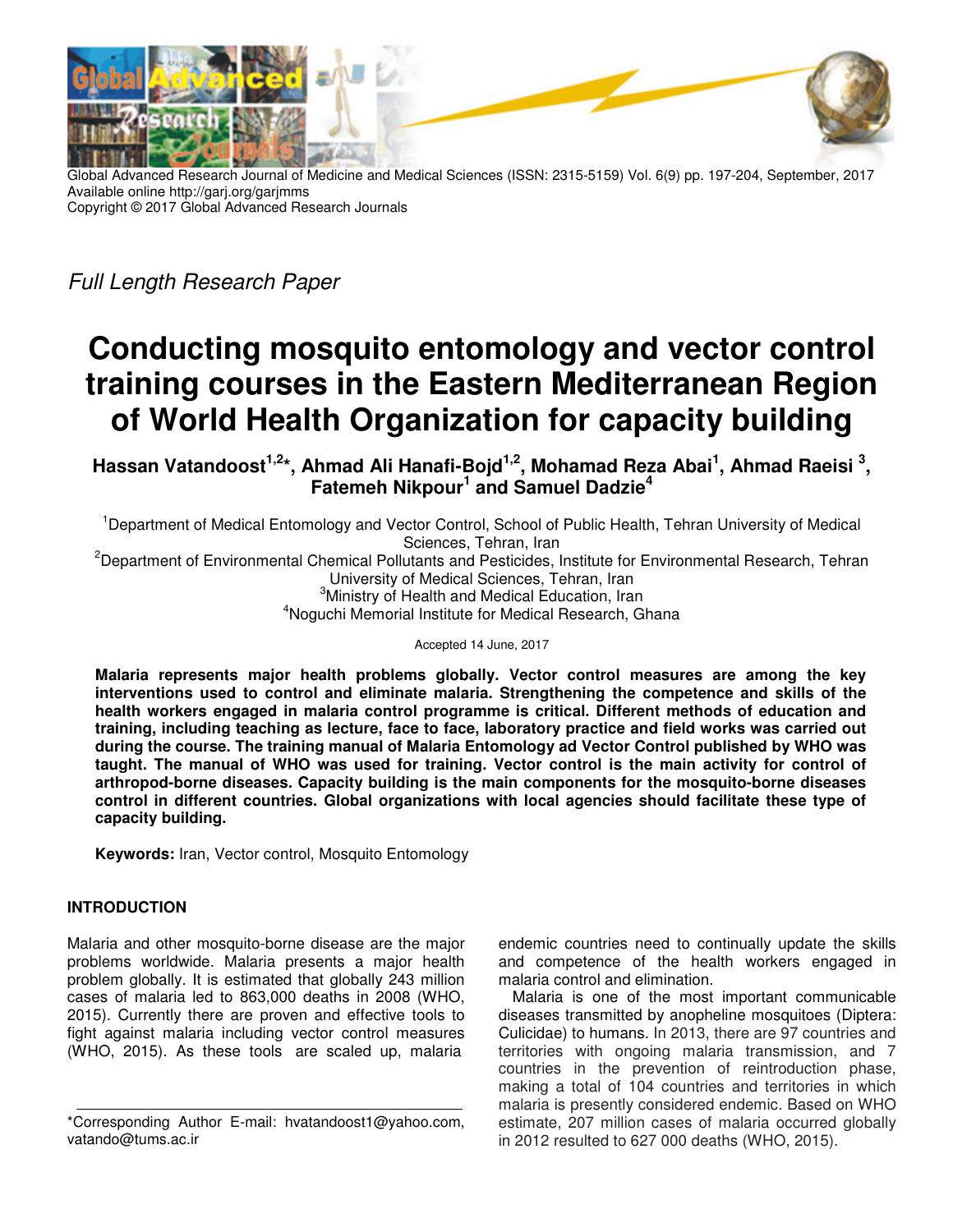Malaria is one of the important infectious diseases in Iran with an average of about 15000 annual cases in the last decade, while total recorded cases has dropped to less than 500 locally transmitted cases in 2013. More than 80% of malaria cases in Iran are reported from three provinces of Sistan and Baluchistan, Hormozgan, and Kerman in southern and southeastern areas of the country. The most routes of malaria cases are immigration from Afghanistan and Pakistan to southern and southeastern areas of the country (Ministry of Health, annual reports).

Over the last 20 years there has been a dramatic reduction of the malaria burden in I.R. Iran. While in 1991, nearly 100,000 cases were reported, in 2014, only 246 autochthonous cases were reported. All observations indicate that the data reflect the real situation and that the overwhelming majority of cases, which occur, are included in the national system, although there is room for improvement in the surveillance system. The spectacular progress can be ascribed to effective implementation of appropriate curative and preventive control interventions through a strong health care infrastructure. Social and economic development allowing better housing, use of airconditioning etc. has also played a role.

Locally transmitted cases are now concentrated in the south-eastern part of the country, which are affected by extensive population movement across the border with Pakistan, where malaria control faces serious difficulties. In 2009, I.R. Iran set time-bound elimination objectives for its malaria program. There has been excellent progress since, but the continued risk of importation of malaria cases from Pakistan poses a huge challenge, politically, socially, operationally and technically, to malaria elimination in Iran. The situation in the next decade will be absolute elimination or one where a few small short-lived foci emerge from time to time as a result of importation. The latest number of autochthonous cases in the whole country is 42 including 23 local malaria patients, 7 relapsed cases, 12 imported from the other districts by end of July 2016.

School of Public Health, Tehran University of Medical Sciences with long history of work on malaria and publication of several papers on different aspects of malaria including insecticide resistance monitoring (Vatandoost et al., 2004; Vatandoost et al., 2005; Davari et al., 2006; Hanafi-Bojd et al., 2006; Davari et al.;, 2007; Abai et al., 2008; Hasasan and Hossein, 2010; Vatandoost and Hanafi-Bojd, 2012; Soltani et al., 2013; Lak et al., 2002; Enayati et al., 2003), sibling species, molecular study, new record (Naddaf et al., 2003; Oshaghi et al., 2003; Sedaghat et al., 2003; Azari-Hamidian et al., 2006; Oshaghi et al., 2007; Mehravaran et al., 2011; Naddaf et al., 2012; Dezfouli et al., 2003), novel methods for vector control (Soltani et al., 2008; Omrani et al., 2010 A; Omrani et al., 2010 B; Omrani et al., 2012; Chavshin et al., 2012; Soltani et al., 2012),

faunestic study (Moosa-Kazemi et al., 2009; Oshaghi et al., 2011), use of plants for larval control (Hadjiakhoondi et al., 2000; Hadjiakhoondi et al., 2003; Oshaghi et al., 2003; Vatandoost and Vaziri, 2004; Hadjiakhoondi et al., 2005; Hadjiakhoondi et al., 2006; Sadat et al., 2005; Shahi et al., 2010; Khanavi et al., 2011; Sedaghat et al., 2011A; Sedaghat et al., 2011B; Khanavi et al., 2013; Vatandoost et al., 2012) using bednets and long lasting impregnated nets (Vatandoost et al., 2006; Moosa-Kazemi et al., 2007; Rafinejad et al., 2008; Soleimani-Ahmadi et al., 2012A; Soleimani-Ahmadi et al., 2012B; Vatandoost et al., 2013; Vatandoost et al., 2009), morphological studies (Emami et al., 2007; Doosti et al., 2006; Doosti et al., 2007), malaria epidemiology (Vatandoost et al., 2003; Hanafi-Bojd et al., 2010; Hanafi-Bojd et al., 2011; Hemami et al., 2013), ecology of malaria vectors (Vatandoost et al., 2006; Vatandoost et al., 2007; Hanafi-Bojd et al., 2011; Hanafi-Bojd et al., 2012A; Hanafi-Bojd et al., 2012B; Mehravaran et al., 2012; Soleimani-Ahmadi et al., 2013; Soleimani-Ahmadi et al., 2012C; Vatandoost et al., 2011), biodiversity (Oshaghi et al., 2006; Nikookar et al., 2010), community participation (Soleimani-Ahmadi et al., 2012A; Hanafi-Bojd et al., 2011), vector control (Vatandoost et al., 2009), repellent evaluation (Vatandoost and Hanafi-Bojd, 2008), anthropophilic index of malaria vectors (Oshaghi et al., 2006A; Oshaghi et al., 2006B), training (Vatandoost et al., 2004) is designated as malaria training center by WHO. There are several reports on different aspects of malaria vectors recently (Khoshdel-Nezamiha et al., 2014; Chavshin et al., 2014A; Chavshin et al., 2014B; Karimian et al., 2014; Chavshin et al., 2015; Khoshdel-Nezamiha et al., 2016; Shayeghi et al., 2014; Gezelbash et al., 2014; Anjomruz et al., 2014A; Anjomruz et al., 2014B; Soleimani-Ahmadi et al., 2014A; Soleimani-Ahmadi et al., 2014B; Soleimani-Ahmadi et al., 2014B; Soleimani-Ahmadi et al., 2015; Ataie et al., 2015; Fathian et al., 2015; Soltani et al., 2015; Golfakhrabadi et al., 2015; Nikookar et al., 2015A; Nikookar et al., 2015B; Chavshin et al., 2015; Shayeghi et al., 2015; Pirmohammadi et al., 2016; Gorouhi et al., 2015; Abai et al., 2015; Sanei-Dehkordi et al., 2016).

## **METHODS**

The training course was held in Bandar Abbas, Iran and had the overall goal of introducing to the participants basic entomology and vector control techniques as well as practical skills that will enable them to contribute to malaria control and elimination in their respective countries. The module consists 7 learning units including: introduction to malaria entomology, identification of malaria vectors, sampling malaria vectors, vector incrimination and malaria control, malaria vector control, monitoring and management of insecticide resistance, vector control in different malaria epidemiological strata,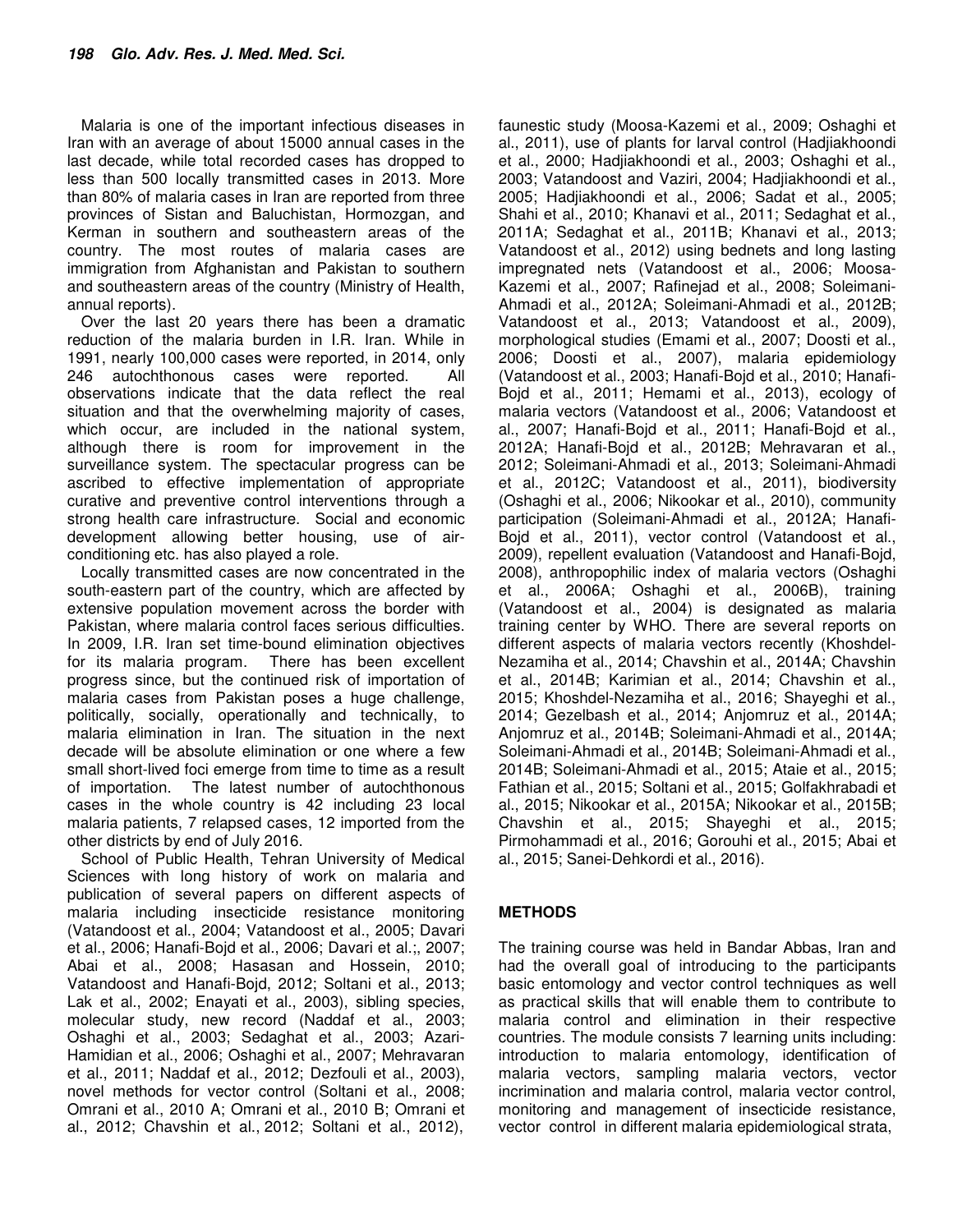

**Figure 1.** Participants and facilitators at the Entomology training course

protocol for mosquito rearing, treatment of insecticide treated nets, geographical reconnaissance, protocol for determining the susceptibility of adult mosquitoes to insecticides: WHO bioassay test Protocol for determining the susceptibility of mosquito larvae to insecticides, test procedures for determining the residual efficacy of insecticides on wall surfaces, test procedures for determining the residual efficacy of insecticides on treated mosquito nets. The course structure generally covered lectures group discussions, practical (field) and laboratory work were used. The course was participatory and interactive. Participants took pre- and post-course examinations. A total of 23 participants selected across different counties of EMR region took part in the course (Figure 1).

The training course commenced on the  $26<sup>th</sup>$  of December 2012 with the introduction of participants and facilitators. Thereafter, the participants took preassessment test to assess their understanding of basic entomology. During the week the participants were taken through lectures. The topics included: Biology and ecology of Anopheline mosquitoes, malaria entomology: Different methods of mosquito collection (adults, larvae) and equipment required, identification of major malaria vectors (egg, larvae and adult stages), laboratory demonstration of mosquito age determination, Identification of major malaria vectors (egg, larvae and adult stages) , study and identification of adult anopheline mosquitoes and larvae collected from the field, Epidemiological Principles (vectorial capacity) of malaria transmission in relation to vector control , vector control: classification of pesticides, formulation of pesticides,

different methods of vector control, novel approaches to vector control, how to identify mosquitoes from the African region and on vectorial capacity in relation to malaria transmission.

## **Fieldwork**

The participants were taken to the field to practice how to collect mosquitoes using landing, pyrethrum spray, light trap and exit trap techniques. The participants also did assessment of mosquito breeding sites and larval collections.

The rest of the week was devoted to some lectures and to laboratory work. The topics included mosquito identification, dissections of salivary glands for sporozoites and parity, insecticide susceptibility test on larvae and adult mosquitoes. This was done with supervision from the facilitators.

### **Practical Demonstrations**

The participants practiced how to do human landing and pyrethrum spray collections as well as indoor residual spraying and fogging (Figure 2).

### **Mosquito identification and processing**

Participants were taken through sorting and identification techniques using pictorial diagrams and how to process the mosquito samples for laboratory analysis (Figure3). The participants were also given a recap on the various entomological techniques.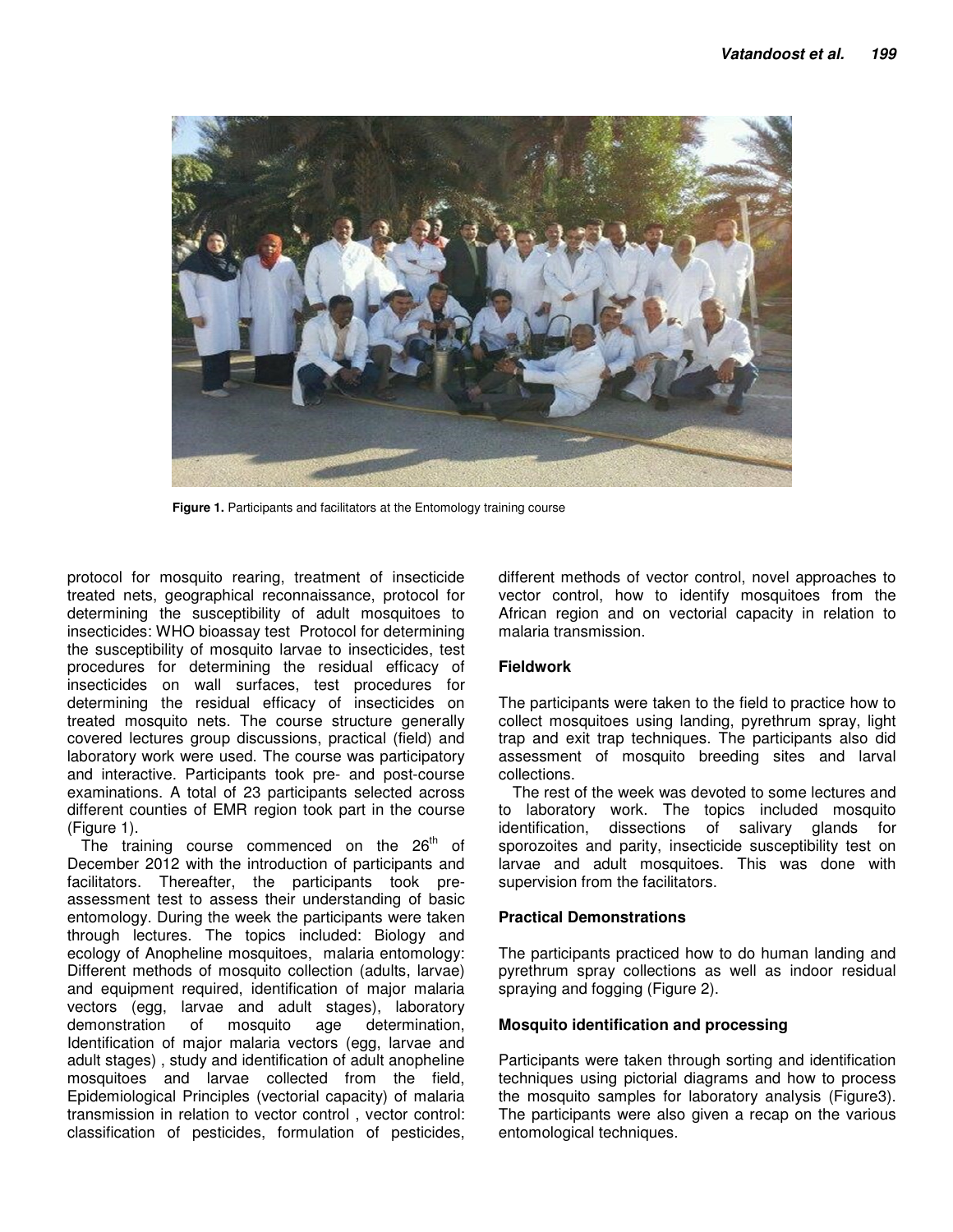

Figure 2. Participant practicing how to do indoor residual spraying on a wall



**Figure 3.** Participants being taken through sorting and identification of mosquitoes

### **Training facilities**

There were adequate facilities for the delivery of lectures. These include a well-furnished spacious room for lectures with adequate audio-visual equipment, a white board, a slide projector and screen and a dedicated computer for the training. Each participant was provided with a copy of the entomology and vector control module

(http://www.who.int/malaria/publications/atoz/978924150 5819/en/). The laboratory was well equipped with over 23 dissecting and compound microscopes which made it possible for each participant to individually and independently do the laboratory work. There was enough reference collection of mosquitoes available for practical work.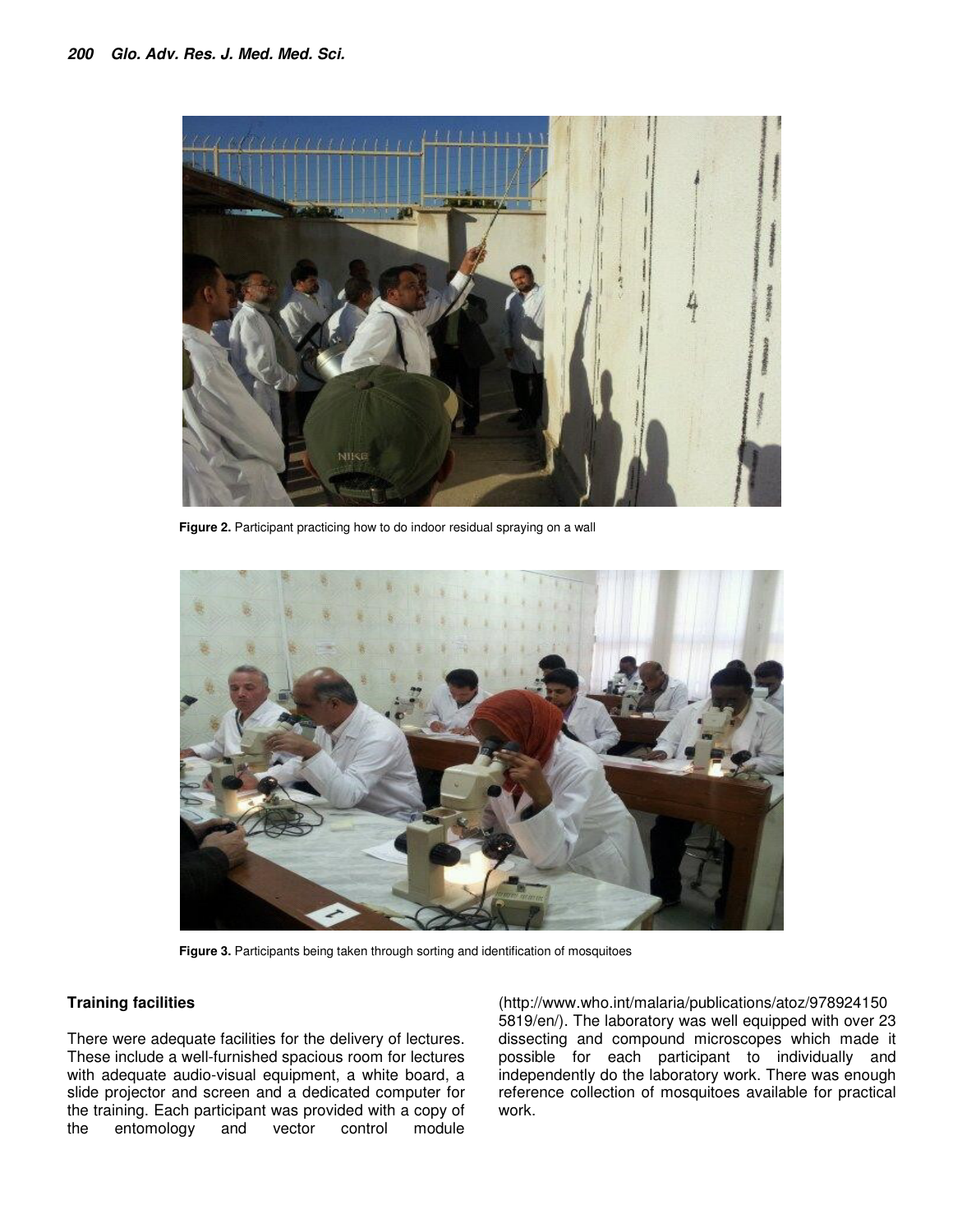#### **Evaluation of the course and participants**

Almost all the participants through verbal communication rated the entire course as very good, delivery of lectures as excellent and practical demonstrations and fieldwork as good. However, they were of the view that the duration of the entomology module was too short to properly accommodate all the 7 units and 6 annex especially the practical sessions. The onsite accommodation for participants enabled all the activities to be organized on time.

### **CONCLUSIONS AND RECOMMENDATIONS**

In general, based on the assessments and interviews, the entomology and vector control module of the training was well executed within the short time allocated. Also considering the fact that most of the participants were programme managers and medical health professionals who have had very little knowledge on malaria entomology, the course achieved its purpose of providing them with basic information needed for decision making in malaria vector control activities in their respective countries. The participants and facilitators for the first time shared experiences with regard to malaria vector control activities between Africa and Mediterranean continents. Some aspects of the module that needed modification had earlier been discussed with tutors and this has been incorporated into the new version of the module. I will recommend that all the participants should be monitored and given the necessary support to enable them contribute to malaria control and elimination activities in their respective countries.

### **EVALUATION OF THE PARTICIPANTS**

Participants was evaluated by results of post- tests, including all aspects of training. The minimum achievement was 14 of 20. The participant who achieved this score certificate of achievement was provided.

#### **ACKNOWLEDGEMENT**

I wish to thank to Mariam Warsame from WHO Headquarter, Dr. Hoda Atta WHO Eastern Mediterranean Region, Dr. Drs Ghasem Zamani and Rahim of the WHO/EMRO office for facilitating my travel and participation in the course. The cost and participation in the course was funded by WHO/EMRO. The facilitators for the module were Drs. A.A. Hanafi-Bojd, H. Basseri, K. Akbarzadeh, M. Abai and Prof. Y. Rassi of the School of Public Health, Tehran University of Medical Sciences (TUMS), Iran.

#### **REFERENCES**

- Abai MR, Hanafi-Bojd AA, Vatandoost H (2015). Laboratory evaluation of Temephos against Anopheles stephensi and Culexpipiens larvae in Iran. J. Arthropod-borne. Dis.10(4):510-518.
- Abai MR, Mehravaran A, Vatandoost H, Oshaghi MA, Javadian E, Mashayekhi M, et al (2008). Comparative performance of imagicideson Anopheles stephensi, main malaria vector in a malarious area, southern Iran. J. Vector Borne. Dis. 45(4):307-312.
- Anjomruz M, Oshaghi MA, Pourfatollah AA, Sedaghat MM, Raeisi A, Vatandoost H, et al (2014). Preferential feeding success of laboratory reared Anopheles stephensi mosquitoes according to ABO blood group status. Acta. Trop. 140:118-123.
- Anjomruz M, Oshaghi MA, Sedaghat MM, Pourfatollah AA, Raeisi A,
- Vatandoost H, et al (2014). ABO blood groups of residents and the ABO host choice of malaria vectors in southern Iran. Exp. Parasitol. 136:63-67.
- Ataie A, Moosa-Kazemi SH, Vatandoost H, Yaghoobi-Ershadi MR, Bakhshi H, Anjomruz M (2015). Assessing the susceptibility status of mosquitoes (Diptera: Culicidae) in a Dirofilariasisfocus, northwestern Iran. J. Arthropod-borne. Dis. 9(1):7-21.
- Azari-Hamidian S, Abai MR, Ladonni H, Vatandoost H, Akbarzadeh K (2006). Anopheles peditaeniatus (Leicester) new to the Iranian mosquito fauna with notes on Anopheles hyrcanus group in Iran. J. Am. Mosq. Control Assoc. 22(1):144-146.
- Chavshin AR, Dabiri F, Vatandoost H, Bavani MM (2015). Susceptibility of Anopheles maculipennis to different classes of insecticides in West Azarbaijan Province, Northwestern Iran.Asian Pacific J. Trop.Biomed. 5(5):403-406.
- Chavshin AR, Oshaghi MA, Vatandoost H, Hanafi-Bojd AA, Raeisi A, Nikpoor F (2014). Molecular characterization, biological forms and sporozoite rate of Anopheles stephensi in southern Iran. Asian Pacific J. Trop.Biomed. 4(1):47-51.
- Chavshin AR, Oshaghi MA, Vatandoost H, Pourmand MR, Raeisi A, Enayati AA, et al (2012). Identification of bacterial microflora in the midgut of the larvae and adult of wild caught Anopheles stephensi: a step toward finding suitable paratransgenesis candidates. Acta.Trop. 121(2):129-134.
- Chavshin AR, Oshaghi MA, Vatandoost H, Pourmand MR, Raeisi A, Terenius O (2014). Isolation and identification of culturable bacteria from wild Anopheles culicifacies, a first step in a paratransgenesis approach. Parasit.Vectors.7:419.
- Chavshin AR, Oshaghi MA, Vatandoost H, Yakhchali B, Zarenejad F, Terenius O (2015). Malpighian tubules are important determinants of Pseudomonas transstadial transmission and longtime persistence in Anopheles stephensi.Parasit.Vectors. 8:36.
- Davari B, Vatandoost H, Ladonni H, Shaeghi M, Oshaghi M, Basseri H, et al (2006). Comparative efficacy of different imagicides against different strains of Anopheles stephensi in the malarious areas of Iran, 2004-2005. Pak. J. Biol. Sci. 9(5):885-892.
- Davari B, Vatandoost H, Oshaghi M, Ladonni H, Enayati A, Shaeghi M, et al (2007). Selection of Anopheles stephensi with DDT and dieldrin and cross-resistance spectrum to pyrethroids and fipronil. Pestic. Biochem. Physiol. 89(2):97-103.
- Dezfouli SR, Oshaghi MA, Vatandoost H, Assmar M (2003). rDNA-ITS2 based species-diagnostic polymerase chain reaction assay for identification of sibling species of Anopheles fluviatilis in Iran. The
- Southeast Asian J. Trop. Med. Public. Health. 34Suppl 2:56-60.
- Doosti S, Azari-Hamidian S, Vatoost H, Hosseini MOM (2006).<br>Taxonomic differentiation of Anopheles sacharovi and Taxonomic differentiation of Anopheles sacharovi and<br>An.maculipennissl (Diptera: Culicidae) larvae by seta 2 An.maculipennissl (Diptera: Culicidae) larvae by (antepalmatehair). Acta. Med. Iran. 44(1):21-27.
- Doosti S, Vatandoost H, Oshaghi M, Hosseini M, Sedaghat M (2007). Applying morphometric variation of seta 2 (Antepalmate Hair) among the larvae of the members of the Maculipennis Subgroup (Diptera: Culicidae) in Iran.J. Arthropod-borne. Dis. 1(1):28-37.
- Emami SN, Vatandoost H, Oshaghi MA, Mohtarami F, Javadian E, Raeisi A (2007). Morphological method for sexing anopheline larvae. J. Vector Borne Dis. 44(4):245-249.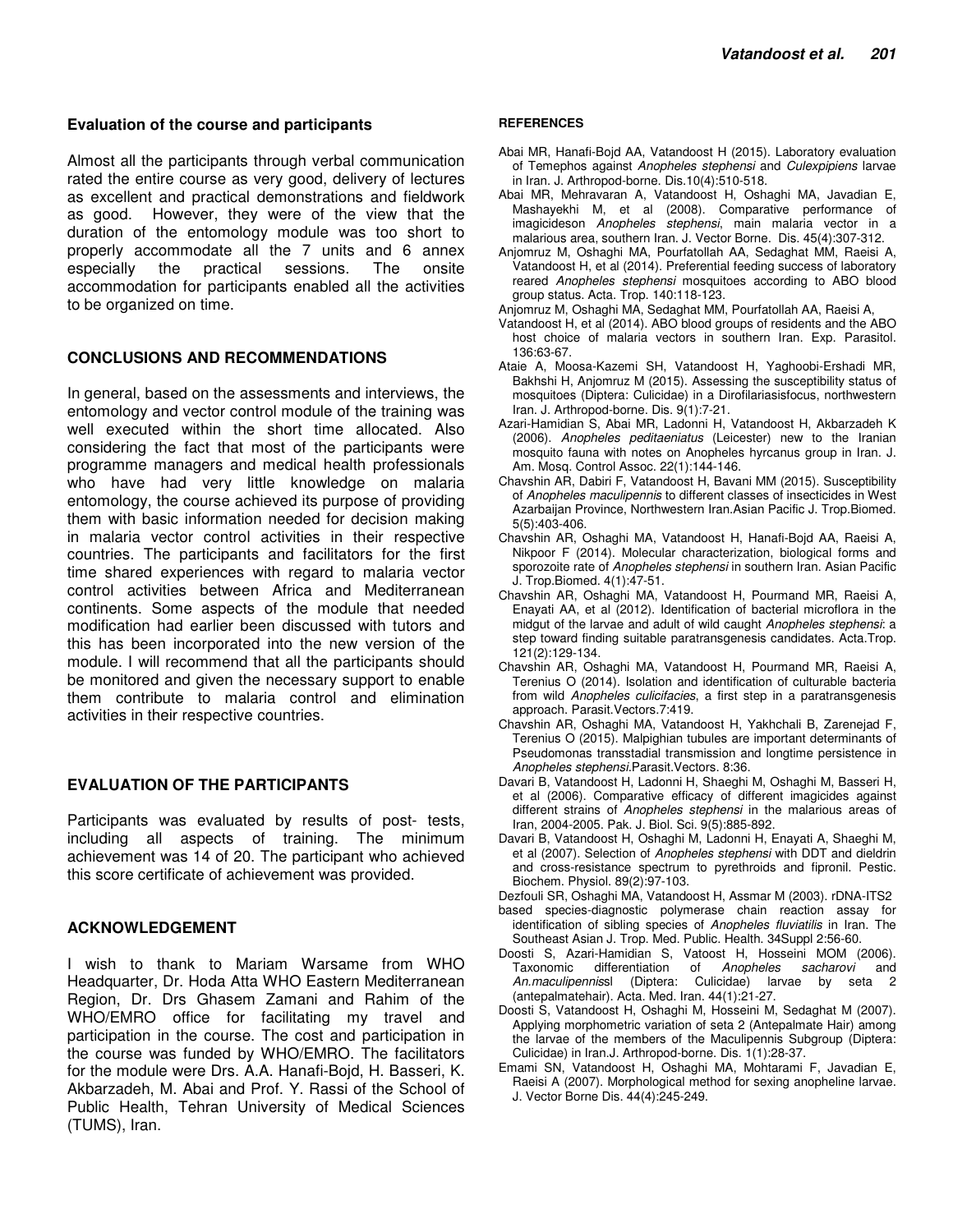- Enayati AA, Vatandoost H, Ladonni H, Townson H, Hemingway J (2003). Molecular evidence for a kdr-like pyrethroid resistance mechanism in the malaria vector mosquito Anopheles stephensi. Med. Vet. Entomol. 17(2):138-144.
- Fathian M, Vatandoost H, Moosa-Kazemi SH, Raeisi A, Yaghoobi-Ershadi MR, Oshaghi MA, et al (2015). Susceptibility of Culicidae mosquitoes to some insecticides recommended by WHO in a malaria endemic area of southeastern Iran. J. Arthropod-borne.Dis. 9(1):22- 34.
- Gezelbash Z, Vatandoost H, Abai MR, Raeisi A, Rassi Y, Hanafi-Bojd AA, et al (2014). Laboratory and field evaluation of two formulations of Bacillus thuringiensis M-H-14 against mosquito larvae in the Islamic Republic of Iran, 2012.East .Mediterr.Health J. 20(4):229-235.
- Golfakhrabadi F, Khanavi M, Ostad SN, Saeidnia S, Vatandoost H, Abai MR, et al (2015). Biological Activities and Composition of Ferulago carduchorum Essential Oil. J. Arthropod-borne. Dis. 9(1):104-115.
- Gorouhi MA, Vatandoost H, Oshaghi MA, Raeisi A, Enayati AA, Mirhendi H, et al (2015). Current susceptibility status of Anopheles stephensi (Diptera: Culicidae) to different imagicides in a malarious area, southeastern Iran. J. Arthropod-borne. Dis. 10(4).493-500.
- Hadjiakhoondi A, Aghel N, Zamanizadeh-Nadgar N, Vatandoost H (2000). Chemical and biological study of Menthaspicatal essential oil from Iran. DARU J. Pharm. Sci. 8(1-2):19-21.
- Hadjiakhoondi A, Vatandoost H, Jamshidi A, Amiri EB (2003). Chemical constituents of efficacy of CymbopogonOlivieri (Boiss) bar essential oilagainst malaria vector, Anopheles stepensi. DARU J. Pharm. Sci. 11(3):125-128.
- Hadjiakhoondi A, Vatandoost H, Khanavi M, Abaee MR, Karami M (2005). Biochemical investigation of different extracts and larvicidal activity of Tagetesminuta L. on Anopheles stephensi larvae. Iran. J. Pharm. Sci. 1(2):81-84.
- Hadjiakhoondi A, Vatandoost H, Khanavi M, SadeghipourRoodsari HR, Vosoughi M, Kazemi M, et al (2006). Fatty acid composition and toxicity of Meliaazedarach L. fruits against malaria vector Anopheles stephensi. Iran. J. Pharm. Sci. 2(2):97-102.
- Hanafi-Bojd A, Vatandoost H, Philip E, Stepanova E, Abdi A, Safari R, et al (2010). Malaria situation analysis and stratification in Bandar Abbas county, southern Iran, 2004-2008. Iran. J. Arthropod-borne. Dis4(1):31-41.
- Hanafi-Bojd AA, Azari-Hamidian S, Vatandoost H, Charrahy Z (2011). Spatio-temporal distribution of malaria vectors (Diptera: Culicidae) across different climatic zones of Iran. Asian Pacific J. Trop.Med. 4(6):498-504.
- Hanafi-Bojd AA, Vatandoost H, Jafari R (2006). Susceptibility status of Anopheles dthali and An. fluviatilis to commonly used larvicides in an endemic focus of malaria, southern Iran. J. Vector Borne Dis.43(1):34-38.
- Hanafi-Bojd AA, Vatandoost H, Oshaghi MA, Charrahy Z, Haghdoost AA, Sedaghat MM, et al (2012). Larval habitats and biodiversity of anopheline mosquitoes (Diptera: Culicidae) in a malarious area of southern Iran. J. Vector Borne Dis. 49(2):91-100.
- Hanafi-Bojd AA, Vatandoost H, Oshaghi MA, Eshraghian MR, Haghdoost AA, Abedi F, et al (2011). Knowledge, attitudes and
- practices regarding malaria control in an endemic area of southern Iran. The Southeast Asian J. Trop.Med.Public Health.42(3):491-501.
- Hanafi-Bojd AA, Vatandoost H, Oshaghi MA, Haghdoost AA, Shahi M, Sedaghat MM, et al (2012). Entomological and epidemiological attributes for malaria transmission and implementation of vector control in southern Iran. Acta.Trop. 121(2):85-92.
- Hemami MR, Sari AA, Raeisi A, Vatandoost H, Majdzadeh R (2013). Malaria elimination in iran, importance and challenges. Int. J. Preventive Med. 4(1):88-94.
- Karimian F, Oshaghi MA, Sedaghat MM, Waterhouse RM, Vatandoost H, Hanafi-Bojd AA, et al (2014). Phylogenetic analysis of the oriental-Palearctic-Afrotropical members of Anopheles (Culicidae: Diptera) based on nuclear rDNA and mitochondrial DNA characteristics. Jap. J. Infect. Dis. 67(5):361-367.
- Khanavi M, Toulabi PB, Abai MR, Sadati N, Hadjiakhoondi F, Hadjiakhoondi A, et al (2011). Larvicidal activity of marine algae, Sargassumswartzii and Chondriadasyphylla, against malaria vector Anopheles stephensi. J. Vector Borne Dis. 48(4):241-244.
- Khanavi M, Vatandoost H, KhosraviDehaghi N, SaneiDehkordi A, Sedaghat MM, Hadjiakhoondi A, et al (2013). Larvicidal activities of some Iranian native plants against the main malaria vector, Anopheles stephensi. Acta. Med. Iran. 51(3):141-147.
- Khoshdel-Nezamiha F, Vatandoost H, Azari-Hamidian S, Bavani MM, Dabiri F, Entezar-Mahdi R, et al (2014). Fauna and larval habitats of mosquitoes (Diptera: Culicidae) of west Azerbaijan province, northwestern Iran. J. Arthropod-borne. Dis. 8(2):163-173.
- Khoshdel-Nezamiha F, Vatandoost H, Oshaghi MA, Azari-Hamidian S, Mianroodi RA, Dabiri F, et al (2016). Molecular characterization of mosquitoes (Diptera: Culicidae) in northwestern Iran by using rDNAITS2.Jap.J. Infect. Dis. 69(4):319-322.
- Lak SS, Vatandoost H, Entezarmahdi M, Ashraf H, Abai M, Nazari M (2002). Monitoring of insecticide resistance in Anopheles sacharovi (Favre, 1903) in borderline of Iran, Armenia, Naxcivan and Turkey, 2001. Iranian J. Public Health. 31(3-4):96-99.
- Mehravaran A, Oshaghi MA, Vatandoost H, Abai MR, Ebrahimzadeh A, RoodiAM, et al (2011). First report on Anopheles fluviatilis U in southeastern Iran. Acta.Trop. 117(2):76-81.
- Mehravaran A, Vatandoost H, Oshaghi MA, Abai MR, Edalat H, Javadian E, et al (2012). Ecology of Anopheles stephensi in a malarious area, southeast of Iran. Acta. Med. Iran. 50(1):61-65.
- Moosa-Kazemi S, Vatandoost H, Nikookar H, Fathian M (2009). Culicinae (Diptera: culicidae) mosquitoes in chabahar county, sistan and baluchistan province, southeastern iran. Iran. J. Arthropod-borne. Dis. 3(1):29-35.
- Moosa-Kazemi S, Vatandoost H, Raeisi A, Akbarzadeh K (2007). Deltamethrin impregnated bed nets in a malaria control program in Chabahar, Southeast Baluchistan, IR Iran.J. Arthropod-borne. Dis. 1(1):43-51.
- Naddaf SR, Oshaghi MA, Vatandoost H (2012). Confirmation of two siblingspecies among Anopheles fluviatilismosquitoes in south and southeastern Iran by analysis of cytochrome oxidase I gene. J. Arthropod-borne. Dis. 6(2):144-150.
- Naddaf SR, Oshaghi MA, Vatandoost H, Assmar M (2003). Molecular characterization of Anopheles fluviatilis species complex in the Islamic Republic of Iran. Eastern Mediterra. Health. J. 9(3):257-265.
- Nikookar S, Moosa-Kazemi S, Oshaghi M, Yaghoobi-Ershadi M, Vatandoost H, Kianinasab A (2010). Species composition and diversity of mosquitoes in neka county, mazandaran province, northernIran. Iran. J. Arthropod-borne. Dis. 4(2):26-34.
- Nikookar SH, Moosa-Kazemi SH, Oshaghi MA, Vatandoost H, Yaghoobi-Ershadi MR, Enayati AA, et al (2015). Biodiversity of culicid mosquitoes in rural Neka township of Mazandaran province, northern Iran. J. Vector Borne Dis. 52(1):63-72.
- Nikookar SH, Moosa-Kazemi SH, Yaghoobi-Ershadi MR, Vatandoost H, Oshaghi MA, Ataei A, et al (2015). Fauna and larval Hhabitat characteristics of mosquitoes in Nekacounty, northern Iran. J. Arthropod-borne. Dis. 9(2):253-266.
- Omrani SM, Vatandoost H, Oshaghi M, Shokri F, Yaghoobi-Ershadi M, Rassi Y, et al (2010). Differential responses of Anopheles stephensi (Diptera: Culicidae) to skin emanations of a man, a cow, and a guinea pig in the olfactometer. Iran. J. Arthropod-borne. Dis. 4(1):1- 16.
- Omrani SM, Vatandoost H, Oshaghi MA, Rahimi A (2012). Upwind responses of Anopheles stephensi to carbon dioxide and L-lactic acid: an olfactometer study. East. Mediterr. Health. J. 18(11):1134- 1142.
- Omrani SM, Vatandoost H, Oshaghi MA, Shokri F, Guerin PM, Yaghoobi Ershadi MR, et al (2010). Fabrication of an olfactometer for mosquito behavioural studies. J. Vector Borne Dis. 47(1):17-25.
- World Health Organization WHO (2015). World Malaria Report: 2012. Geneva: WHO, 2012. Fecha de consulta. 23:247.
- Oshaghi M, Ghalandari R, Vatandoost H, Shayeghi M, Kamali-Nejad M, Tourabi-Khaledi H, et al (2003). Repellent effect of extracts and essential oils of Citrus limon (Rutaceae) and Melissa officinalis (Labiatae) against main malaria vector, Anopheles stephensi (Diptera: Culicidae). Ira J. Public Health. 32(4):47-52.
- Oshaghi MA, Chavshin AR, Vatandoost H (2006). Analysis of mosquito bloodmeals using RFLP markers. Exp. Parasitol. 114(4):259-264.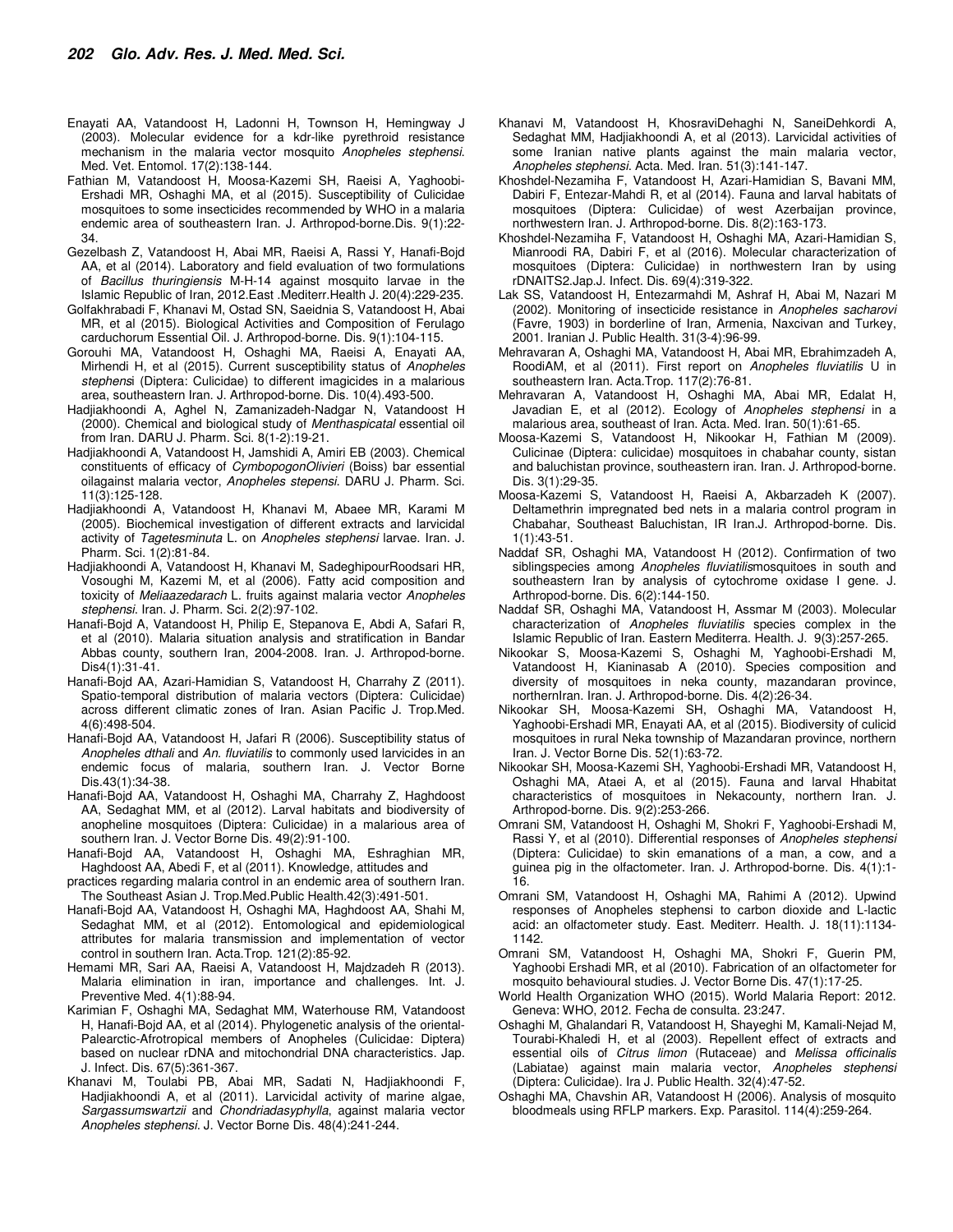- Oshaghi MA, Chavshin AR, Vatandoost H, Yaaghoobi F, Mohtarami F, Noorjah N (2006). Effects of post-ingestion and physical conditions on PCR amplification of host blood meal DNA in mosquitoes. Exp. Parasitol. 112(4):232-236.
- Oshaghi MA, Sedaghat MM, Vatandoost H (2003). Molecular characterization of the Anopheles maculipennis complex in the Islamic Republic of Iran. East. Mediterr. Health . J. 9(4):659-666.
- Oshaghi MA, Shemshad K, Yaghobi-Ershadi MR, Pedram M, Vatandoost H, Abaie MR, et al (2007). Genetic structure of the malaria vector Anopheles superpictus in Iran using mitochondrial cytochrome oxidase (COI and COII) and morphologic markers: a new species complex? Acta. Trop. 101(3):241-248.
- Oshaghi MA, Vatandoost H, Gorouhi A, Abai MR, Madjidpour A, Arshi S, et al (2011). Anopheline species composition in borderline of Iran Azerbaijan. Acta.Trop. 119(1):44-49.
- Pirmohammadi M, Shayeghi M, Vatandoost H, Abaei MR, Mohammadi A, Bagheri A, et al (2016). Chemical composition and repellent activity of Achilleavermiculata and Saturejahortensis against Anophelesstephensi. J. Arthropod-borne. Dis. 10(2):201-210.
- Rafinejad J, Vatandoost H, Nikpoor F, Abai MR, Shaeghi M, Duchen S, et al (2008). Effect of washing on the bioefficacy of insecticide-treated nets (ITNs) and long-lasting insecticidal nets (LLINs) against main malaria vector Anopheles stephensi by three bioassay methods. J. Vector Borne Dis. 45(2):143-150.
- Sadat Ebrahimi S, Hadjiakhoondi A, Rezazadeh S, Fereidunian N, Vatandoost H, Abaee M (2005). The components of Tagetesminuta L. and its biological activities against malaria vector, Anopheles stephensi in Iran. J. Med. Plants. 4(16):43-47.
- Sanei-Dehkordi A, Vatandoost H, Abaei MR, Davari B, Sedaghat MM (2016). Chemical composition and larvicidalactivity of Bunium persicumessential oil against two important mosquitoes vectors. J. Essent. Oil. Bear. Pl. 19(2):349-357.
- Sedaghat M, Dehkordi AS, Abai M, Khanavi M, Mohtarami F, Abadi YS, et al (2011). Larvicidal Activity of Essential Oils of Apiaceae Plants against Malaria Vector, Anopheles stephensi. Iran. J. Arthropodborne. Dis. 5(2):51-59.
- Sedaghat MM, Dehkordi AS, Khanavi M, Abai MR, Mohtarami F, Vatandoost H (2011). Chemical composition and larvicidal activity of essential oil of Cupressusarizonica E.L. Greene against malaria vector Anopheles stephensi Liston (Diptera: Culicidae). Pharm. Res. 3(2):135-139.
- Sedaghat MM, Linton YM, Oshaghi MA, Vatandoost H, Harbach RE (2003). The Anopheles maculipennis complex (Diptera: Culicidae) in Iran: molecular characterization and recognition of a new species. Bull. Entomol. Res. 93(6):527-535.
- Shahi M, Hanafi-Bojd AA, Iranshahi M, Vatandoost H, Hanafi-Bojd MY (2010). Larvicidal efficacy of latex and extract of Calotropisprocera (Gentianales: Asclepiadaceae) against Culexquinquefasciatus and Anopheles stephensi (Diptera: Culicidae). J. Vector borne. Dis. 47(3): 185-188.
- Shayeghi M, Nejati J, Shirani-Bidabadi L, Koosha M, Badakhshan M, Bavani MM, et al (2015). Assessing the fauna of aquatic insects for possibleuse for malaria vector control in large river, central Iran. Acta. Med. Iran. 53(9):523-532.
- Shayeghi M, Vatandoost H, Gorouhi A, Sanei-Dehkordi AR, Salim-Abadi Y, Karami M, et al (2014). Biodiversity of aquatic insects of Zayandeh Roudriver and its branches, Isfahan Province, Iran. J. Arthropod-borne. Dis. 8(2):197.
- SoleimaniAhmadi M, Vatandoost H, Shaeghi M, Raeisi A, Abedi F, Eshraghian MR, et al (2012). Effects of educational intervention on long-lasting insecticidal nets use in a malarious area, southeast Iran. Acta. Med. Iran. 50(4):279-287.
- Soleimani-Ahmadi M, Vatandoost H, Hanafi-Bojd AA, Zare M, Safari R, Mojahedi A, et al (2013). Environmental characteristics of anopheline mosquito larval habitats in a malaria endemic area in Iran. Asian Pacific J. Trop. Med. 6(7):510-515.
- Soleimani-Ahmadi M, Vatandoost H, Shaeghi M, Raeisi A, Abedi F, Eshraghian MR, et al (2012). Field evaluation of permethrin longlasting insecticide treated nets (Olyset((R))) for malaria control in an endemic area, southeast of Iran. Acta.Trop. 123(3):146-153.
- Soleimani-Ahmadi M, Vatandoost H, Shaeghi M, Raeisi A, Abedi F, Eshraghian MR, et al (2012). Vector ecology and susceptibility in a malaria-endemic focus in southern Islamic Republic of Iran. East. Mediterr. Health. J. 18(10):1034-1041.
- Soleimani-Ahmadi M, Vatandoost H, Zare M (2014). Characterization of larval habitats for anopheline mosquitoes in a malarious area under elimination program in the southeast of Iran. Asian Pacific J. Trop. Biomed. 4(Suppl 1):S73-80.
- Soleimani-Ahmadi M, Vatandoost H, Zare M, Alizadeh A, Salehi M (2014). Community knowledge and practices regarding malaria and long-lasting insecticidal nets during malaria elimination programme in an endemic area in Iran. Mal. J. 13:511.
- Soleimani-Ahmadi M, Vatandoost H, Zare M, Turki H, Alizadeh A (2015). Topographical distribution of anopheline mosquitoes in an area under elimination programme in the south of Iran. Mal. J. 14:262.
- Soleimani-Ahmadi M, Vatandoost H, Zare M, Turki H, Alizadeh A (2015). Topographical distribution of anopheline mosquitoes in an area under elimination programme in the south of Iran. Mal. J.14(1):1.
- Soltani A, Vatandoost H, Jabbari H, Mesdaghinia A, Mahvi A, Younesian M, et al (2008). Use of expanded polystyrene (EPS) and shredded waste polystyrene (SWAP) beads for control of mosquitoes. J. Arthropod-borne. Dis. 2(2):12-20.
- Soltani A, Vatandoost H, Jabbari H, Mesdaghinia AR, Mahvi AH, Younesian M, et al (2012). Field efficacy of expanded polystyrene and shredded waste polystyrene beads for mosquito control in artificial pools and field trials, Islamic Republic of Iran. East. Mediterr. Health. J.18(10):1042-1048.
- Soltani A, Vatandoost H, Oshaghi MA, Enayati AA, Raeisi A, Eshraghian MR, et al (2013). Baseline susceptibility of different geographicalstrains of Anopheles stephensi (Diptera: Culicidae) to Temephos in malariousareas of Iran. J. Arthropod-borne. Dis.7(1):56- 65.
- Soltani A, Vatandoost H, Oshaghi MA, Ravasan NM, Enayati AA, Asgarian F (2015). Resistance mechanisms of Anopheles stephensi (Diptera: Culicidae) to Temephos. J. Arthropod-borne. Dis. 9(1):71- 83.
- Vatandoost H, Abai MR, Abbasi M, Shaeghi M, Abtahi M, Rafie F (2009). Designing of a laboratory model for evaluation of the residual effects of deltamethrin (K-othrine WP 5%) on different surfaces against malaria vector, Anopheles stephensi (Diptera: Culicidae). J. Vector Borne Dis. 46(4):261-267.
- Vatandoost H, Ashraf H, Lak SH, Mahdi RE, Abai MR, Nazari M (2003). Factors involved in the re-emergence of malaria in borderline of Iran, Armenia, Azerbaijan and Turkey.The Southeast Asian J. Trop. Med. Pub. Health. 34 Suppl 2:6-14.
- Vatandoost H, Dehakia M, Djavadia E, Abai MR, Duchson S (2006). Comparative study on the efficacy of lambdacyhalothrin and bifenthrin on torn nets against the malaria vector, Anopheles stephensi as assessed by tunnel test method. J. Vector Borne Dis. 43(3):133-135.
- Vatandoost H, Emami SN, Oshaghi MA, Abai MR, Raeisi A, Piazzak N, et al (2011). Ecology of malaria vector Anopheles culicifacies in a malarious area of SistanvaBaluchestan province, south-east Islamic Republic of Iran. East. Mediterr. Health. J. 17(5):439-445.
- Vatandoost H, Hanafi-Bojd AA (2008). Laboratory evaluation of 3 repellents against Anopheles stephensi in the Islamic Republic of Iran. East. Mediterr. Health. J. 14(2):260-267.
- Vatandoost H, Hossein ZA (2010). Responsiveness of Anopheles maculipennis to different imagicides during resurgent malaria. Asian Pacific J. Trop. Med. 3(5):360-363.
- Vatandoost H, Hanafi-Bojd AA (2012). Indication of pyrethroid resistance in the main malaria vector, Anopheles stephensi from Iran. Asian Pacific J. Trop. Med. 5(9):722-776.
- Vatandoost H, Mamivandpoor H, Abai MR, Shayeghi M, Rafi F, Raeisi A, et al (2013). Wash Resistance and Bioefficacy of Alphacypermethrin Long Lasting Impregnated Nets (LLIN-Interceptor against Anopheles stephensi using tunnel test. J. Arthropod-borne. Dis. 7(1):31-45.